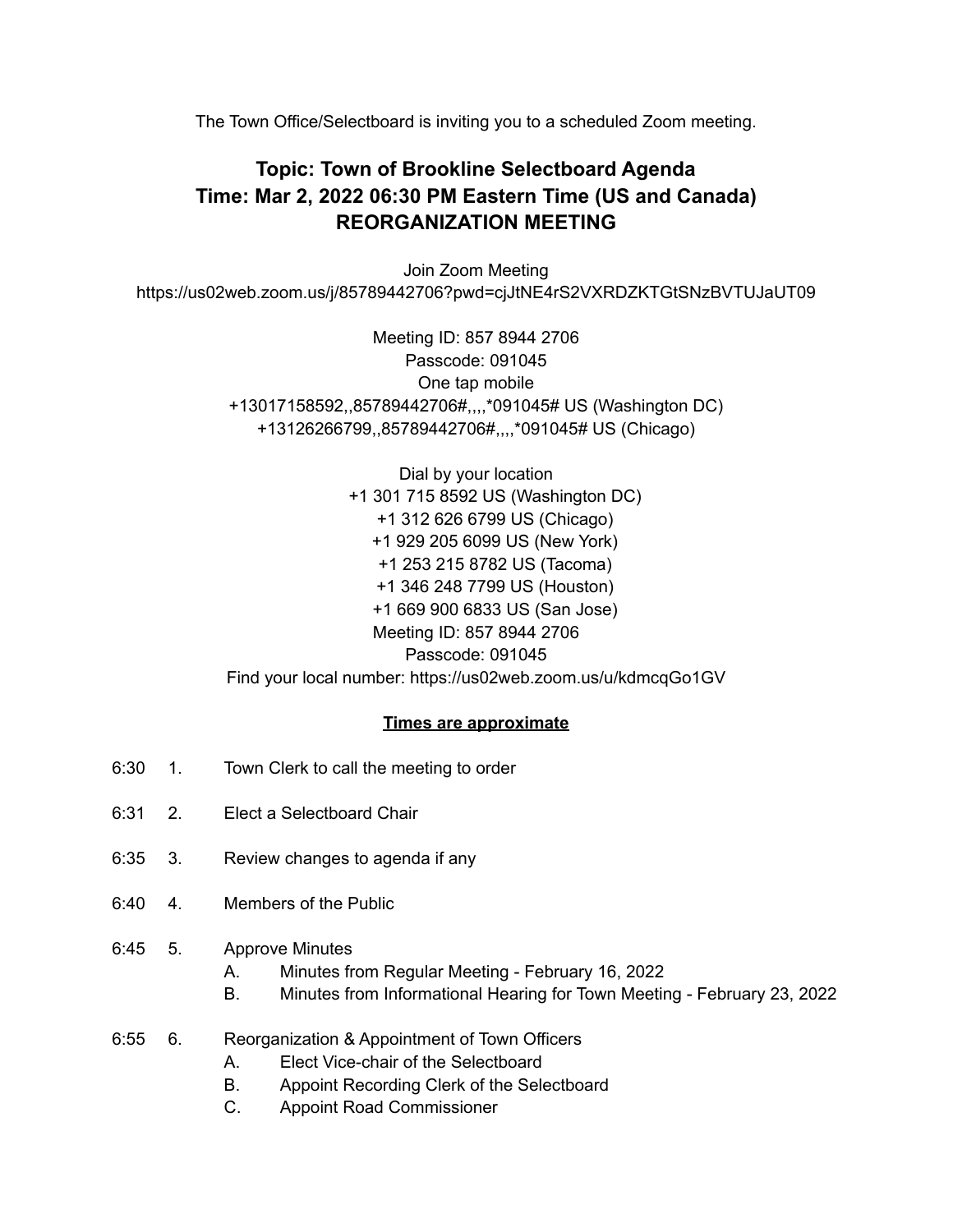- D. Appoint representative(s) to the Windham Regional Commission
- E. Appoint Emergency Management Coordinator
- F. Appoint 911 coordinator
- G. Appoint Pound Keeper
- H. Appoint Animal Control Officer
- I. Appoint representative to the Windham Solid Waste Mgmt. District
- J. Appoint representative to RESCUE Inc.
- K. Appoint Property Manager for 624 Grassy Brook Road Daycare
- L. Appoint Road Supervisor
- M. Appoint Tree Warden
- N. Appoint Building Commissioner
- O. Appoint member(s) to the Brookline Planning Commission
- P. Appoint members to the Brookline Meeting House Committee
- Q. Appoint members to the Round SchoolHouse Committee
- R. Appoint Highway and Sand/Salt Shed Grant Manager
- S . Set time and place for Selectboard meetings
- T. Establish official locations & newspaper for posting meetings/hearings
- U. Review Policies
	- 1-Conflict of Interest Policy
	- 2-Rules of Procedure
	- 3-Purchase Policy
	- 4-Other Policies TBD
- 7:45 7. New Business
	- A. Approve Chair and Vice-Chair Signing Pay Warrants
	- B. RFP for Painting Church Steeple Bid Date changed to March 16, 2022
- 7:55 8. Old Business
	- A. Sign 3-year Lease Contract with Suzy's Little Peanuts
	- B. RFP for Repairs to the Brookline Meeting House Steeple-Tabled at last meeting. Review insurance certificate, payment schedule, start date etc… Award bid vote
- 8:05 9. Summary / Update / Reports
	- A. Town Clerk Report -
	- B. Selectboard Chair Report -
	- C. Building Commissioner Report -
	- D. Highway & Salt/Shed Grant Report-
	- E. Any other reports or discussions by Selectboard members
	- F. Road Commissioner Report
	- G. Road Supervisor Report